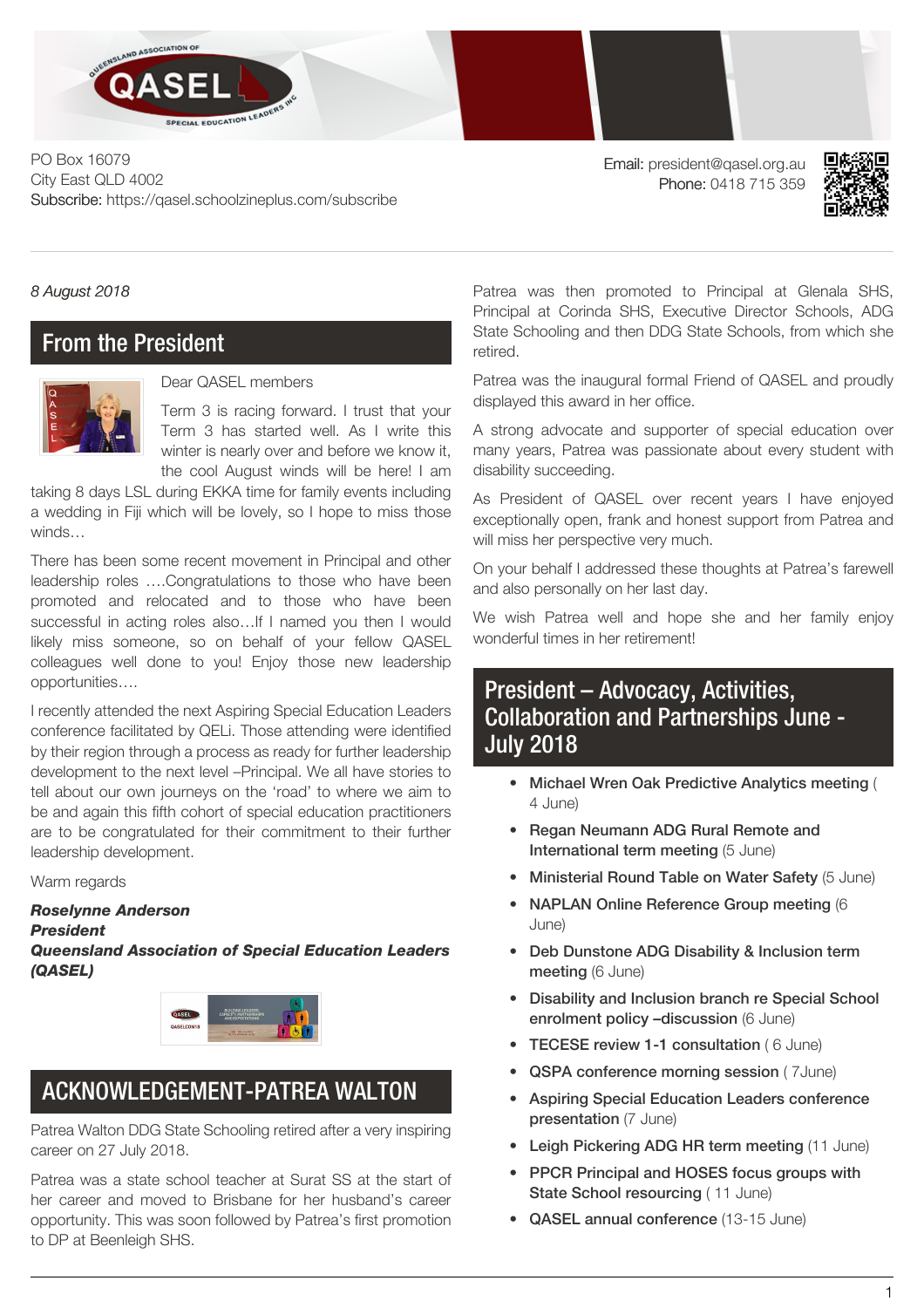- Review of Behaviour Procedures Working Group (20 June)
- Teacher Mobility project (20 June)
- TECESE mid year Graduation Geebung RSL ( 20 June)
- Evaluation Review Committee –Principals and HOSES (ERC) (21 June)
- Southport Special panel work SER office (22 June)
- DG term meeting with Presidents of Associations (25 June)
- Internal Audit team with Presidents of Associations term meeting (25 June)
- Rural and Remote Incentives Reference group meeting ( 26 June)
- TECESE address re networks to participants Aspley Special (26 June)
- Masters in Inclusive Education for Principals panel ( 26 June)
- Panel Interviews Southport Special SER office (27 June)
- Ministerial Council ( Federal) debrief (28 June)
- Senior Assessment and Tertiary Entrance (SATE) Principals Reference Group ( 28 June)
- HR Job sharing pilot discussion –pilot program tbc 2019( 29 June)
- Helen Kenworthy A/RD Metropolitan region term meeting (16 July)
- AMP Advice( sponsor) regional visits planning meeting (16 July)
- Minister Grace term meeting (17 July)
- Conduct and Complaints workshop HR and Presidents of Associations (17 July)
- National Schooling Reforms consultation ADG Pia St Clair(18 July)
- P&Cs Qld BF meeting (19 July)
- Presidents' Infrastructure meeting (19 July)
- Rural and Remote Stakeholder's Reference group meeting (19 July)
- PPCR Principals' Associations meeting (20 July)
- Showcase Board meeting (24 July)
- Review of Behaviour Procedures Working Group (25 July)
- Patrea Walton DDG State Schooling farewell event ( 25 July)
- ASEL Cohort 5 conference Sebel Brisbane evening session and morning session(26-27 July)
- Headspace PCSS program meeting with Claire Malangret (27 July)
- DDSW School visits Gatton SS, Toowoomba West Special and Clifford Park Special (thanks Jenny Glenn and Corena!)( 30 July)
- HR briefing Principal's Associations re Teacher Aide, Cleaners EBA negotiations (31 July)
- Liam Smith ADG School Improvement Unit term meeting (31 July)
- Conduct and Complaints workshop 2-5.30pm HR and all stakeholders (31 July)

# Upcoming Events

P&Cs Qld and Department of Education Parent and Community Engagement (PACE) State Conference 7-8 September 2018



P&Cs Qld is thrilled to present our Annual State Conference in partnership with the Department of Education, to deliver a unique Queensland perspective on parent engagement in state schools.

This exciting opportunity to connect with hundreds of Queensland volunteers and teaching leaders for our annual state conference, every child every chance; Parents as partners in learning.

Throughout the conference we will be exploring the Queensland Parents and Community Engagement Framework, and what this means for parents, teachers and principals to ensure that every child has every chance for success.

As one of Australia's leading parent advocacy and support groups, P&Cs Qld is pleased to be joined by many national education partners and state-wide parent advocates, such as the Australian Council of State School Organisations and the Australian Secondary Principals' Association.

#### Register now!

## Items for Information

#### International Congress on Education of the Deaf

This is the link to save the date information for the ICED OF Brisbane 2020

https://2020iced.cmail20.com/t/ViewEmail/y/E8DFFDDA07B0 D77A

### Dignity and Respect Team Toolkit

Last term you received a Dignity and Respect team toolkit in the mail from the Diversity, Culture and Engagement Team in Human Resources. The team is seeking your feedback on the whether the toolkit was useful for you to facilitate discussions with your team regarding building positive workplace cultures. Please provide your feedback by completing the five minute survey or emailing [diversity.humanres@qed.qld.gov.au](mailto:diversity.humanres@qed.qld.gov.au)